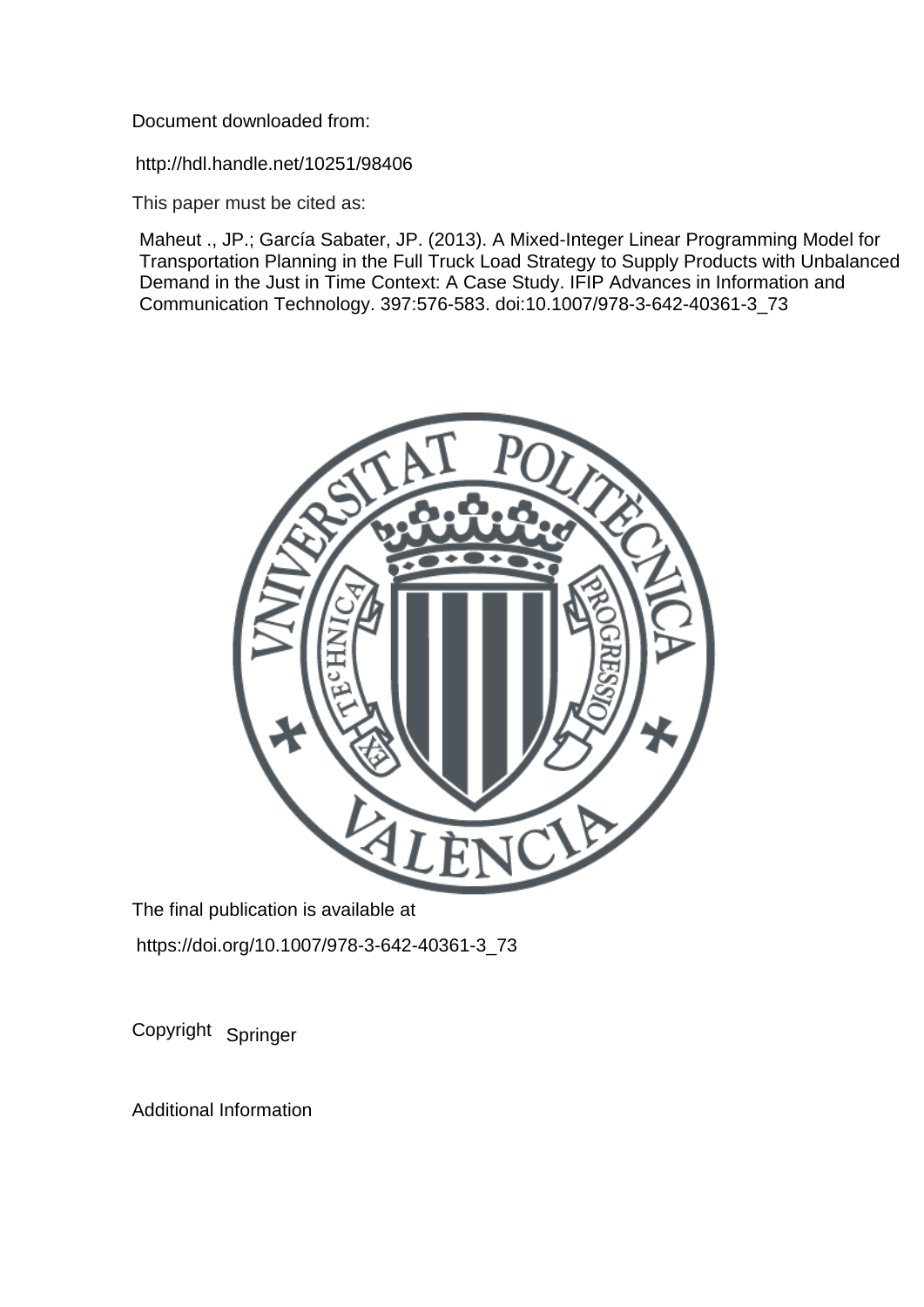# **A mixed-integer linear programming model for transportation planning in the full truck load strategy to supply products with unbalanced demand in the just in time context: a case study**

Julien Maheut, Jose Pedro Garcia-Sabater

ROGLE – Departamento de Organización de Empresas, Universitat Politècnica de Valéncia, Camino de Vera S/N, 46022 Valencia, Spain

[juma2@upv.es,](mailto:juma2@upv.es) [jpgarcia@omp.upv.es](mailto:jpgarcia@omp.upv.es)

**Abstract.** Growing awareness in cutting transport costs and minimizing the environmental impact means that companies are increasingly interested in using the full truck load strategy in their supply tasks. This strategy consists of filling trucks completely with one product type or a mixture of products from the same supplier. This paper aims to propose a mixed-integer linear programming model and procedure to fill trucks which considers limitations of stocks, stock levels and unbalanced demand and minimization of the total number of trucks used in the full truck load strategy. The results obtained from a case study are presented and are exported in a conventional spreadsheet available for a company in the automotive industry.

**Keywords:** Supply Chain Management; Automotive Industry; Full Truck Load; Case Study

## **1 Introduction**

In an increasingly globalized and internationalized world, Supply Chains (SCs) have had to adapt to remain competitive and become constantly more efficient, agile and flexible. SCs, and more specifically, all the companies involved in it, face a new problem: increasing complexity in managing products and in planning operations.

Increasing the variety of products manufactured or offered to customers directly influences planning tasks, currently deployed management methods and all the processes carried out to deliver the finished good. For example, models or tools designed and optimized for a definite and characteristic situation may no longer prove efficient and/or effective when product variety widens.

adfa, p. 1,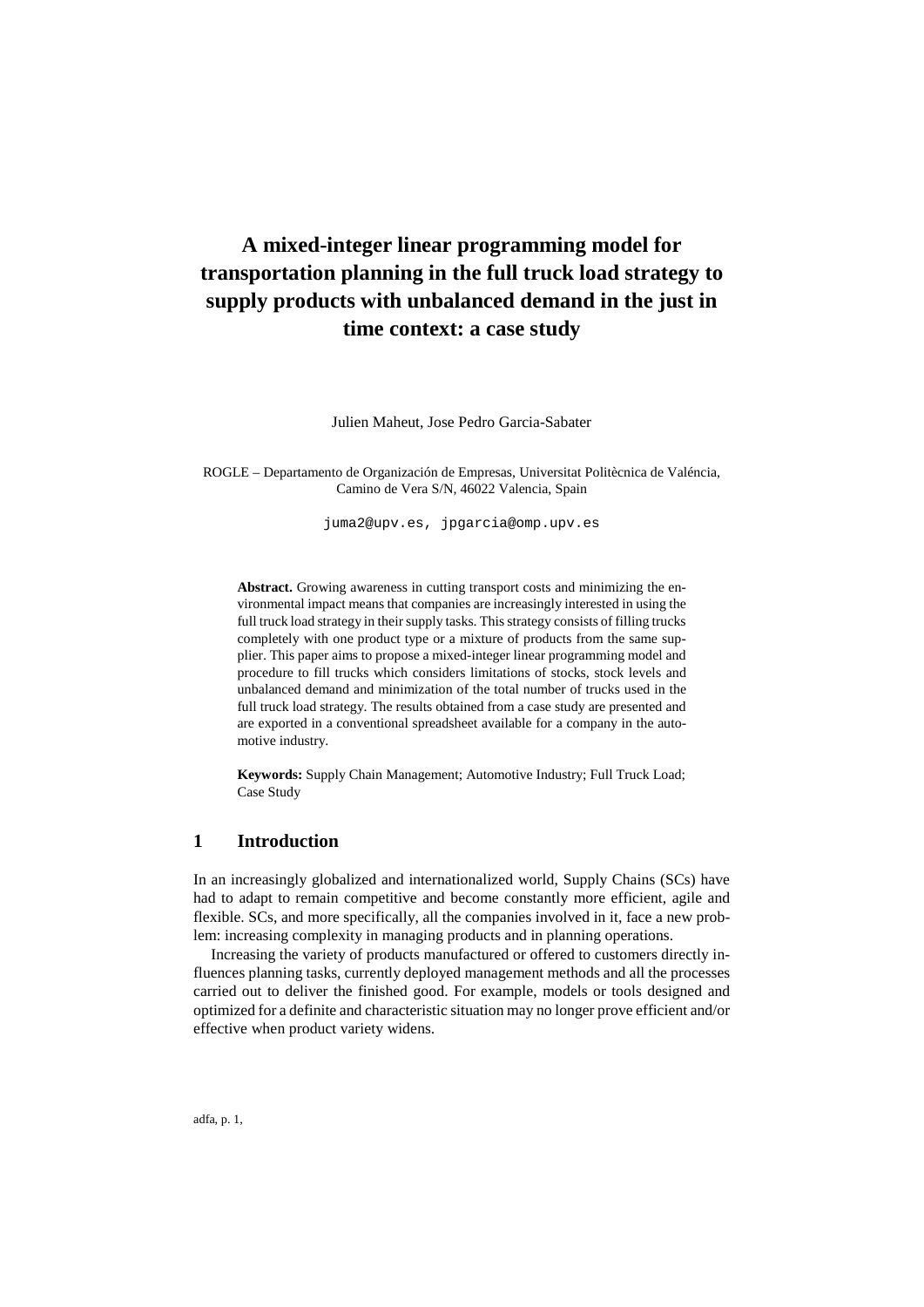Increased complexity is one of the most difficult challenges for those companies currently working in tight environments because stocks are seen as wasteful and unnecessary costs if they exceed certain safety stock levels or coverage levels on days of demand, known as run-out time; that is, run-out time is the stocks coverage level of a specific product [1]. The proper calculation of these values is not only highly relevant when demand is irregular or when various products with short life cycles have different demand levels, but can be essential when demand is uncertain; this is precisely the case of the current economic crisis.

In the literature, the effect of variety on production planning, scheduling and the costs involved is a relatively developed theme [2]. Nonetheless, effects on transport tasks (shipping or supplying) have not been as well addressed to the best of our knowledge. Transportation planning is often approached from three perspectives and different backgrounds: strategic transport planning, tactical transport planning and operational transport planning.

At the operational level, the literature presents and identifies two main problem classifications: routing and truck-loading problems. However, the size of truck shipments may also be considered: partial shipments problems, less than truckload (LTL) shipments problems and full truck load (FTL) shipments problems. Historically, the automotive industry has used milk runs to resolve collection routes. Moreover, cross-docking systems [3] and, obviously, direct full load shipments [4] are also used.

Typically at the operational level, automotive assembly plants employ three different strategies to coordinate supply strategies [5]. Suppliers that supply low-volume products can receive direct shipments from a single supplier following the LTL strategy. Alternatively, shipments from multiple suppliers can be consolidated using milk runs in the LTL or the FTL strategy.

These three strategies are usually fixed according to the supplier because supply transport capacity contracts in the automotive sector are long-term contracts. They reserve a fixed transport capacity in each horizon and the carrier has to pay a fixed amount during each period, which is completely independent of the use of trucks. This longterm contracts policy is changing with new social conditions and environmental standards. For instance, optimizing fleet use has become one of the most important measurable performances.

In order to cut costs and minimize the environmental impact, the general trend in the automotive industry has been to reduce the number of actors in its own SC [6]. These SCs' first-tier companies have attempted to move toward a single supplier per product family. The direct consequence is that supply logistics has shifted toward the FTL strategy in which each provider supplies multiple products. The full-filling trucks problem has been traditionally solved with the help of a personalized, customized spreadsheet [4]. Moreover the "follower", which is the supplier contact, is responsible for planning and supervising truck loads; moreover, it is usually responsible for determining stock levels on both sides of the SC.

Each follower's working method might differ even within the same company as it takes into account not only actual product characteristics, but also different vehicle characteristics. With increasing product variety, which can form a product mix within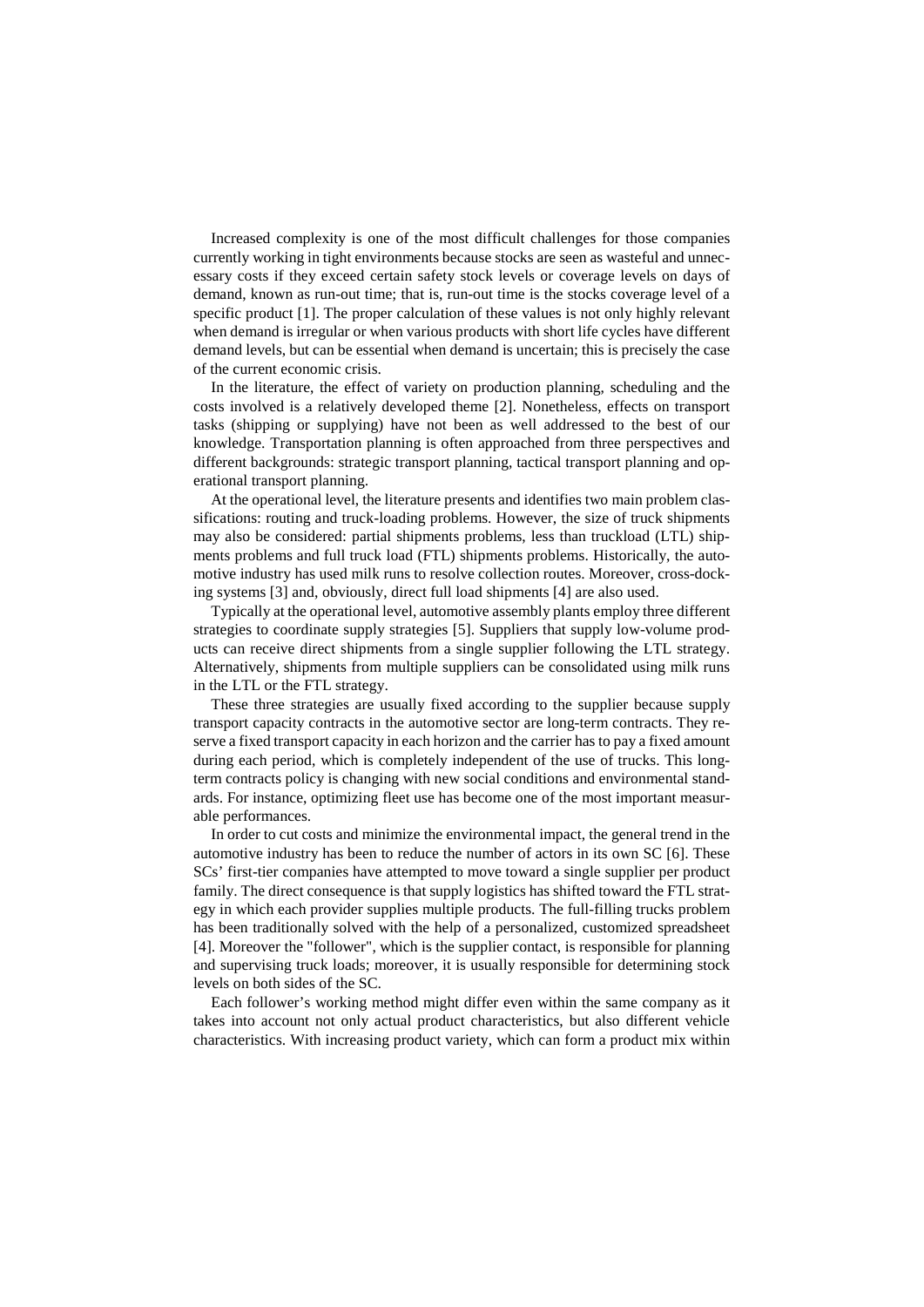a truck, the manual working method quickly reaches its limit and does not meet company expectations.

To overcome these problems, the literature offers a range of proposed solutions [7]. As Goetschalckx states in [8], Ford Motors Company and General Motors use full-size pickup truck models, but they are not described. In the automotive sector, the FTL strategy led to overdeliveries (serve in advance), as stated Garcia-Sabater et al. [4] in the case of motors distribution planning. Liu et al. [9] present 2-phase heuristic algorithms for the full truckloads multi-depot capacitated vehicle routing problem in carrier collaboration, but the consideration of different packaging for different products is not considered. Arunparam et al. [10] propose an algorithm for solving an integer-programming formulation of this vehicle-routing problem with full truckloads, but as in [9], a complex routing problem is considered. In the literature review, Boysen and Fliedner [3] offer an interesting literature review about cross-docking problems, but in our case study, only direct shipment by the FTL strategy must be considered. To the best of our knowledge, an MILP model for procurement planning that considers packaging and the FTL strategy which contemplates loss of truck capacity has never been proposed because of product mixture in the same truck. Other concerns in the automotive industry that our model includes are stocks limitations (minimum/maximum run out-times and total stock limits). These limitations in conjunction with stock levels, unbalanced demand and minimizing the total number of trucks used in the FTL strategy have never been considered, which implies a substantial combination of products to overcome truck capacity problems. This is precisely the aim of this paper: to propose an MILP that completes these types of trucks. Considerations such as time windows, routing and different truck capacities are not contemplated.

The rest of the paper is organized as follows. Section 2 offers a detailed description of the problem study. Section 3 proposes hypotheses to solve the problem, and then presents a mixed-integer linear programming (MILP) model to solve the problem. Section 4 presents a case study. Finally, the last section includes conclusions and future research lines.

## **2 Problem description**

An engine assembly plant is not only constituted by the assembly line of engines, but also by five component production lines. These lines constitute the so-called 5Cs (cylinder blocks, cylinder heads, camshafts, crankshafts, connecting rods). To produce these finished components, raw materials, whose origins are foundries, are produced in considerably large-sized batches. This raw material has to be purchased from suppliers and adjusted because the plant cannot hold substantial stock levels of materials at the entrance of component production lines.

The problem lies in deciding how to load the truck arriving from each supplier for the purpose of minimizing the total number of trucks over the year to keep the total stock below a maximum level and to also consider at least two alternative constraints:

─ Maintaining a certain number of days of stock (called run-out time in days of demand) of raw material and a minimum safety stock for all the products.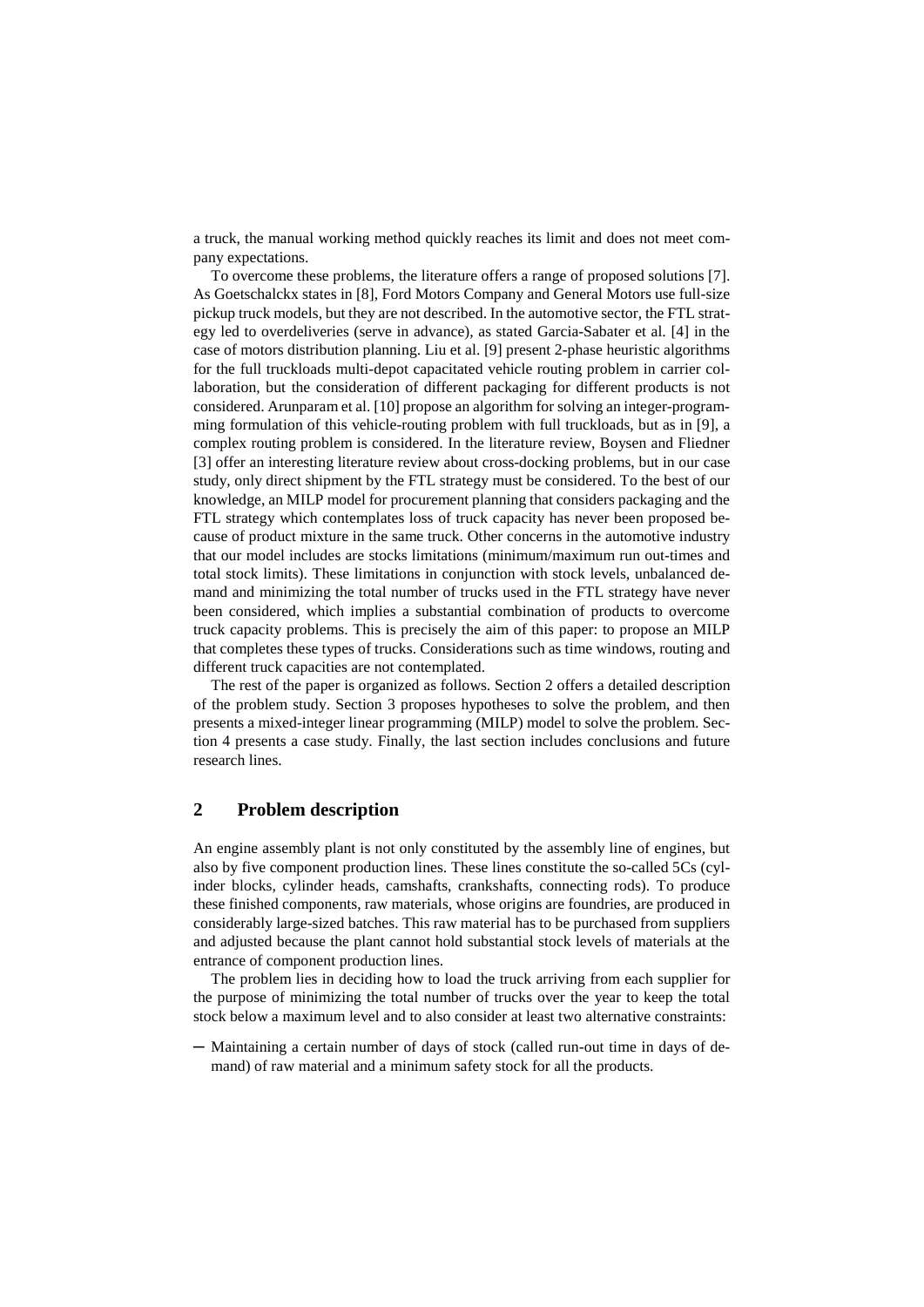─ Considering maximum run-out times for products and considering stock restrictions because of limited storage capacity. This run-out time can be a maximum products demand peak, but also the stored holding value of the products controlled by the finance department.

Other considerations are taken into account. Because of paper's length restriction, those are not present in this extended abstract.

## **3 Modeling the problem**

#### **3.1 Hypothesis**

Product consumption is known and detailed for each period of the horizon. All the costs are assumed linear and known. The capacity of racks and all the trucks is also known. To avoid complicating the model presented herein, the same capacity for all trucks has been considered. Minimum and maximum run-out times are considered at all times for all products, or minimum and maximum stock levels values are determined by users and the respective stakeholders.

While minimizing costs and ensuring the planned run-out time, the following goals are pursued:

- ─ Reducing the total number of trucks used during the horizon.
- ─ Reducing capacity penalties.
- ─ Reducing the level of obsolescence of the products in stock.

Penalties depend on the mixture of products loaded, but simplification is considered: from two different products loaded onto a truck, truck capacity will decrease by one unit for each new separate product loaded.

It is assumed that the truck should be completely filled with racks of products after taking into account the capacity loss due to the mixture of products. The minimum coverage defined must be guaranteed and cannot exceed the maximum coverage in days of demand.

The next section presents the mathematical MILP model which solves this problem.

#### **3.2 MILP model**

#### **Data input notation.**

The MILP model is specified as follows.

**Table 1.** Indexes and sets

| $i \in P$     | Products               |
|---------------|------------------------|
| $=\{1,,n_p\}$ |                        |
| $t = 1, , T$  | Periods (in day units) |
| $\epsilon$    | Trucks                 |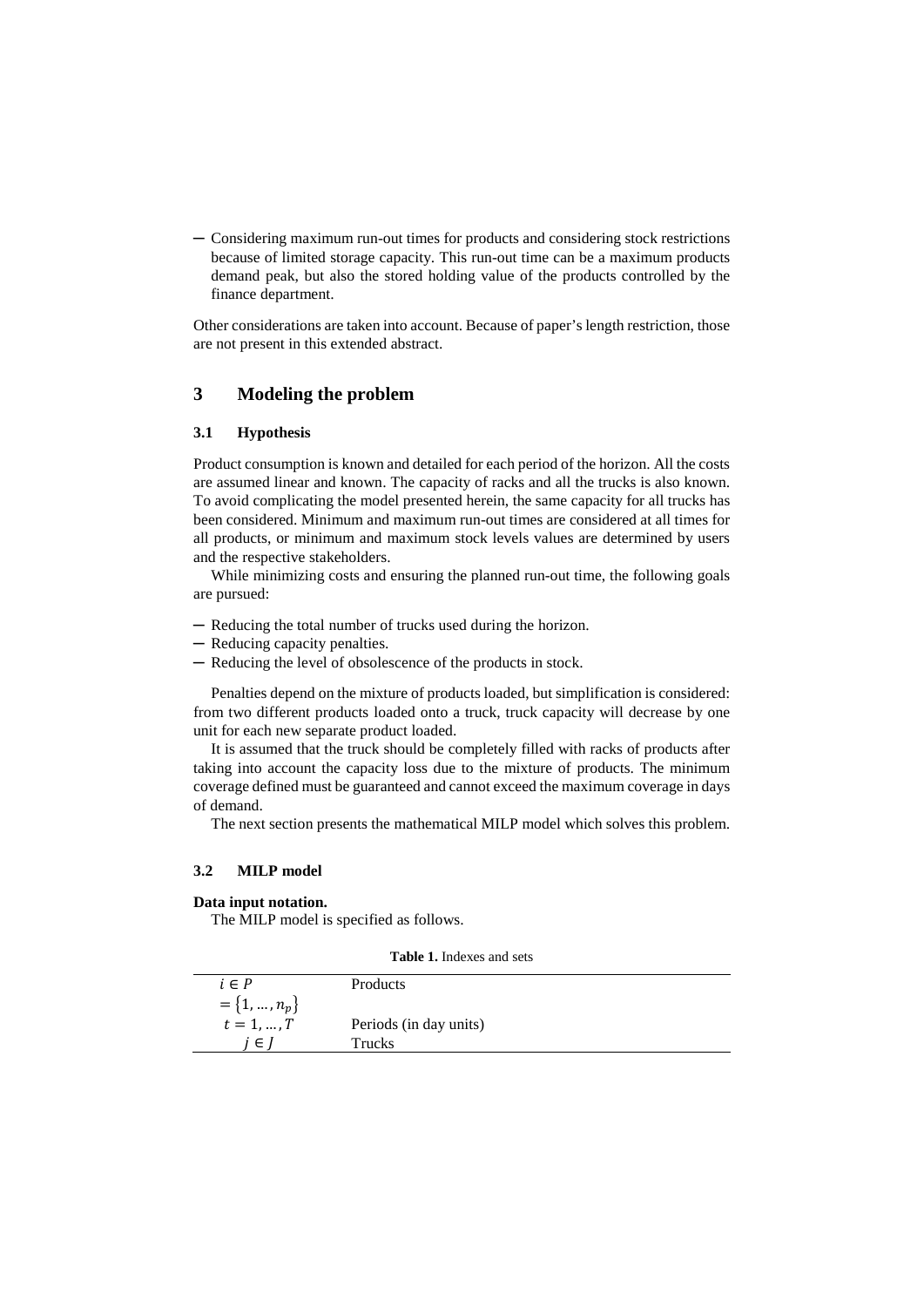**Table 2.** Parameter notation (1)

| $D_{it}$                | Demand of product $i$ on day $t$                            |
|-------------------------|-------------------------------------------------------------|
| $R_i$                   | Number of products $i$ that can be loaded in a rack         |
| $Y_i$                   | Initial stock level of product $i$                          |
| $K_i$                   | Load capacity of truck $j$                                  |
| $S_i/S_i$               | Minimum/Maximum desired stock level of product $i$          |
| $\cosh / \cosh$         | Minimum/Maximum run-out times of product $i$ (in day units) |
| М                       | Large number                                                |
| $C^{\alpha}$            | Setup costs for using a truck                               |
| $\mathcal{C}^{\delta}$  | Penalty costs for a truck's loss of capacity                |
| $\mathcal{C}^{\lambda}$ | Cost of unbalanced stock                                    |

In modeling terms, we need to define two parameters:

- ─ The maximum number of trucks available on day *t*.
- ─ The run-out time for one product.

As this last parameter takes a different value to the minimum and maximum desired stocks levels for each product, a procedure to calculate a single parameter that fixes the minimum and maximum levels for each product in each period  $(SM_{it}/\overline{SM_{it}})$  has been created.

| <b>Table 3.</b> Variable notation   |                                                                                          |  |  |  |
|-------------------------------------|------------------------------------------------------------------------------------------|--|--|--|
| $y_{it} \in \mathbb{Z}^+$           | Stock level of product <i>i</i> on day <i>t</i>                                          |  |  |  |
| $v_{ijt} \in \mathbb{Z}^+$          | Number of products $i$ loaded onto truck $j$ on day $t$                                  |  |  |  |
| $\alpha_{jt}$                       | $=1$ if truck <i>j</i> is used on day <i>t</i> (0 otherwise)                             |  |  |  |
| $\lambda_t \in [0,1]$               | Minimum level of balanced stock of all the products on day $t$                           |  |  |  |
| $\delta_{ijt}$                      | $=1$ if one product <i>i</i> is loaded onto truck <i>j</i> on day <i>t</i> (0 otherwise) |  |  |  |
| $\varepsilon_{it} \in \mathbb{Z}^+$ | Variable that counts the number of the different variants loaded                         |  |  |  |
|                                     | onto truck $j$ on day $t$                                                                |  |  |  |

#### **Objective function**

The objective of the proposed model is to minimize total supply costs.

$$
Z = Min[Costs] \tag{1}
$$

$$
Costs = \sum_{t} \sum_{j} \alpha_{jt} \cdot C^{\alpha} + \sum_{t} \sum_{j} C^{\delta} \cdot (\varepsilon_{jt} - 1) + \sum_{t} \lambda_{t} \cdot C^{\lambda}
$$
\n(2)

The objective function (1), which consists in minimizing total supply costs, may be approximated as a linear function (2).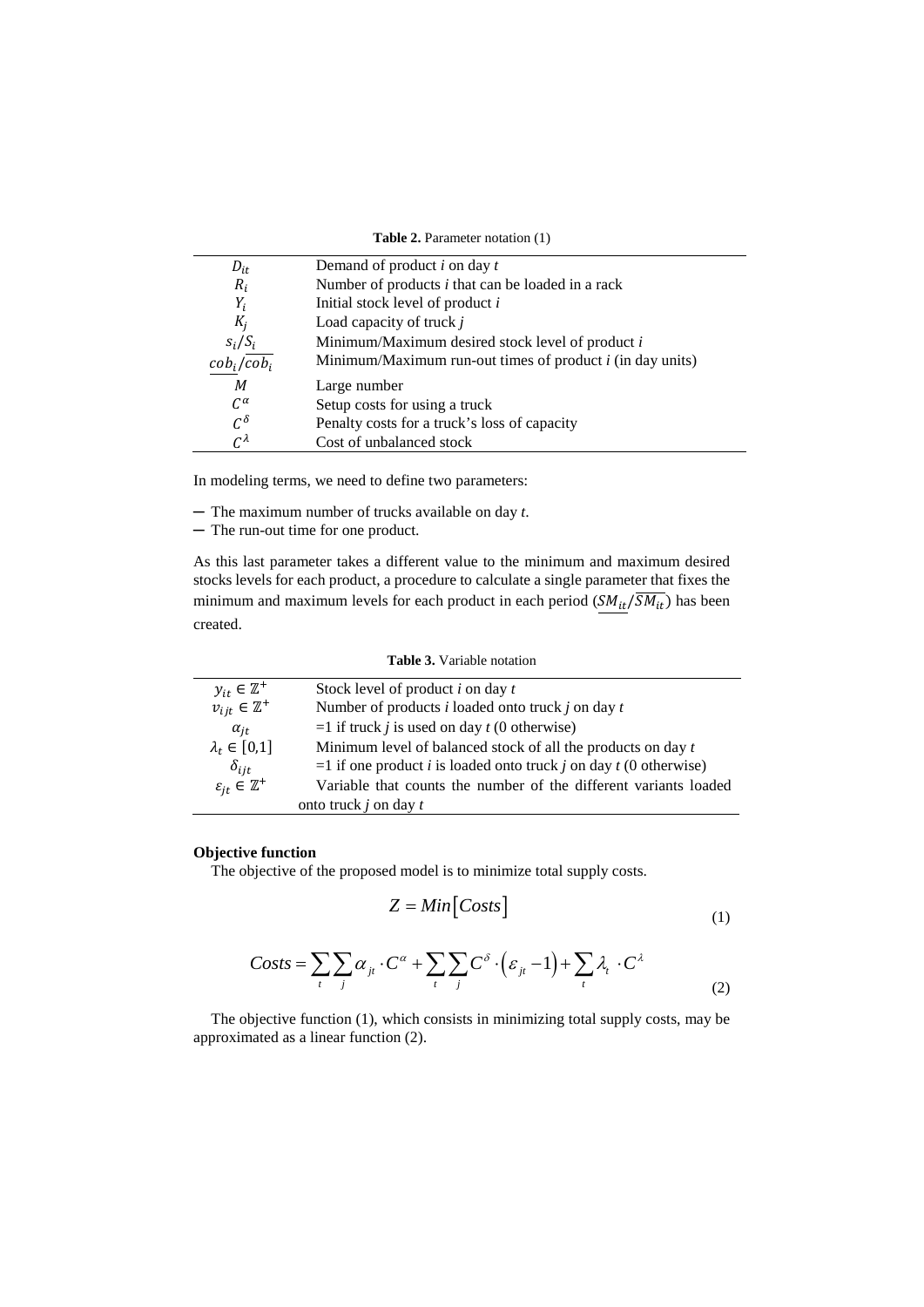**Constraints**

$$
y_{i,0} = Y_i, \forall i
$$
 (3)

$$
y_{it} = y_{i,t-1} - D_{it} + \sum_{j} v_{ijt}, \forall (i, t)
$$
 (4)

$$
\underline{SM}_{it} \le y_{it} \le \overline{SM}_{it}, \forall (i, t)
$$
 (5)

$$
\left(1 - \lambda_{t}\right) \leq \frac{SM_{it} - y_{it}}{SM_{it} - \underline{SM}_{it}}, \forall (i, t)
$$
\n<sup>(6)</sup>

$$
v_{ijt} - M \cdot \delta_{ijt} \le 0, \forall (i, j, t)
$$
 (7)

$$
\sum_{i} \delta_{ijt} \leq \varepsilon_{jt}, \forall (j, t)
$$
 (8)

$$
\varepsilon_{jt} \ge 1, \forall (j, t) \tag{9}
$$

$$
K_j \cdot \alpha_{jt} - (\varepsilon_{jt} - 1) = \sum_i \frac{v_{ijt}}{R_i}, \forall (j, t)
$$
 (10)

The initial inventory levels of products are known (3). Classical continuity constraints (4) apply to the model. The stock level reached at the end of a period must be above a minimum level without exceeding a maximum level (5). Balancing stock levels is determined as a percentage according to the values of the stock level limits (6). With Constraint (7), we know if product *i* is loaded onto truck *j* on day *t*. Constraints (8) and (9) determine the number of variants loaded and the penalties associated with each truck used. Finally with Constraint (10), it is assumed that a truck's capacity in racks less its capacity penalty equals the racks loaded onto a truck.

## **4 Case study**

This study was particularly motivated by the problem faced by a company which assembles motors in Spain and sends its end products all over the world. The complete case study is presented in [4], but the 4 week procurement model had to evolve because stakeholders needed to consider new considerations like penalty for loss of capacity and the different run out-times of products. Given length constraints, a simple case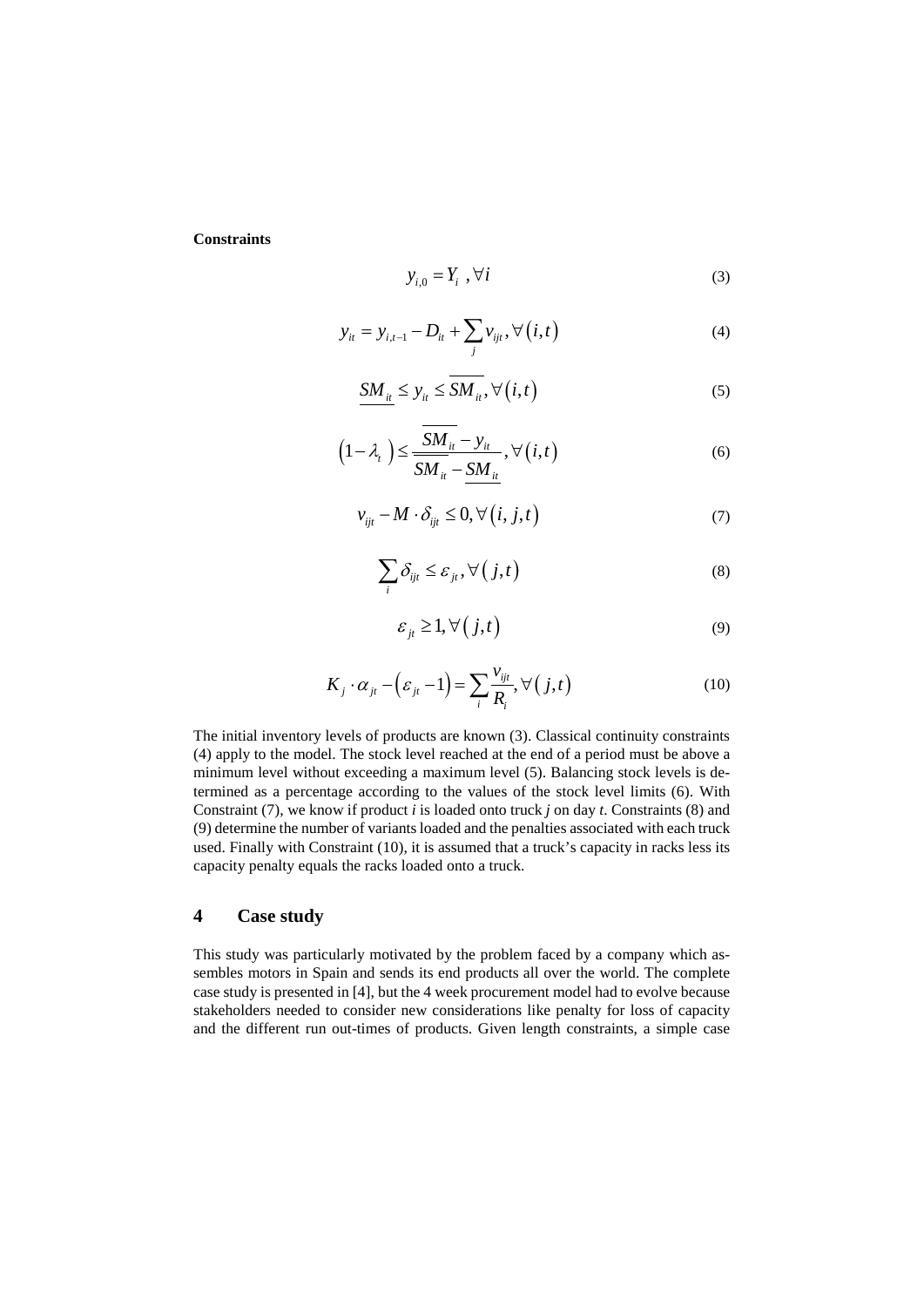study will be evaluated: five time periods, four products and three trucks will be considered. The different costs are:  $C^{\alpha} = 60$ ,  $C^{\delta} = 100$ ,  $C^{\lambda} = 1000$ . Tables 4 and 5 present the parameter values of the case study.

**Table 4.** Parameter values (I)

| Product |   |     |     |     | cob | cob |
|---------|---|-----|-----|-----|-----|-----|
|         | 8 | 160 | 150 | 300 |     |     |
|         | 6 | 100 |     | 200 |     |     |
|         | 8 |     |     | 50  |     | ь   |
|         |   | 50  | 50  | 100 |     |     |

Table 5. Parameter values (II) Table 6. Results

| Period         | Product        | D           | <b>SM</b>   | $\overline{SM}$ | <b>PRODUCT</b> | <b>TRUCK</b>   | <b>PERIOD</b>  | v   |
|----------------|----------------|-------------|-------------|-----------------|----------------|----------------|----------------|-----|
| 1              | 1              | 150         | 186         | 300             |                |                |                |     |
| 1              | $\overline{2}$ | 80          | $\mathbf 0$ | 157             | 4              | 1              | 1              | 98  |
| 1              | 3              | $\Omega$    | 14          | 50              | 1              | 1              | $\overline{2}$ | 112 |
| 1              | 4              | 50          | 51          | 100             | 1              | 1              | 4              | 48  |
| $\overline{2}$ | 1              | 186         | 181         | 300             | 4              | 1              | 4              | 49  |
| $\overline{2}$ | $\overline{a}$ | $\Omega$    | $\mathbf 0$ | 157             | 1              | 2              | 1              | 112 |
| $\overline{2}$ | 3              | 14          | $\mathbf 0$ | 50              | 1              | $\overline{2}$ | 2              | 112 |
| $\overline{2}$ | 4              | 51          | 52          | 100             | 2              | $\overline{2}$ | 3              | 84  |
| 3              | 1              | 181         | 155         | 300             |                |                |                |     |
| 3              | 2              | $\bf{0}$    | 78          | 157             | 4              | $\overline{2}$ | 4              | 98  |
| 3              | 3              | $\Omega$    | 0           | 50              | 1              | 2              | 5              | 40  |
| 3              | 4              | 52          | 59          | 100             | 4              | $\overline{2}$ | 5              | 56  |
| 4              | 1              | 155         | 170         | 300             | 1              | 3              | 1              | 74  |
| 4              | 2              | 78          | 79          | 200             | 3              | 3              | 1              | 30  |
| 4              | 3              | $\mathbf 0$ | 15          | 50              | $\overline{2}$ | 3              | $\overline{2}$ | 72  |
| 4              | 4              | 59          | 64          | 100             |                |                |                |     |
| 5              | 1              | 170         | 150         | 300             | 4              | 3              | $\overline{2}$ | 7   |
| 5              | $\overline{a}$ | 79          | $\mathbf 0$ | 200             | 1              | 3              | 3              | 112 |
| 5              | 3              | 15          | 0           | 50              | 1              | 3              | 4              | 112 |
| 5              | 4              | 64          | 50          | 100             | 1              | 3              | 5              | 112 |

This model is solved by employing Gurobi Optimiser 4.5. The results show an average running time of 305 seconds per instance using an Intel Core i7 3.22 GHz processor, 24 GB RAM and Windows 7 as the OS. The procurement planning results are presented in Table 6.

As seen in the results, not all the trucks are needed in each period. Thanks to the procurement plan, we can see how capacity loss is considered and that each truck is fully loaded. Nevertheless, while implementing the real industry tool, the use of the MILP model is limited because computational times prolong exponentially when product and period numbers increase.

## **5 Conclusions**

This paper presents an MILP model for planning supply planning in an engine assembly plant. The planning model allows different run-out times of products based on their fundamental characteristics and the arrival of loaded trucks in the FTL strategy by considering unbalanced run-out time to cover any changes in production planning and stock